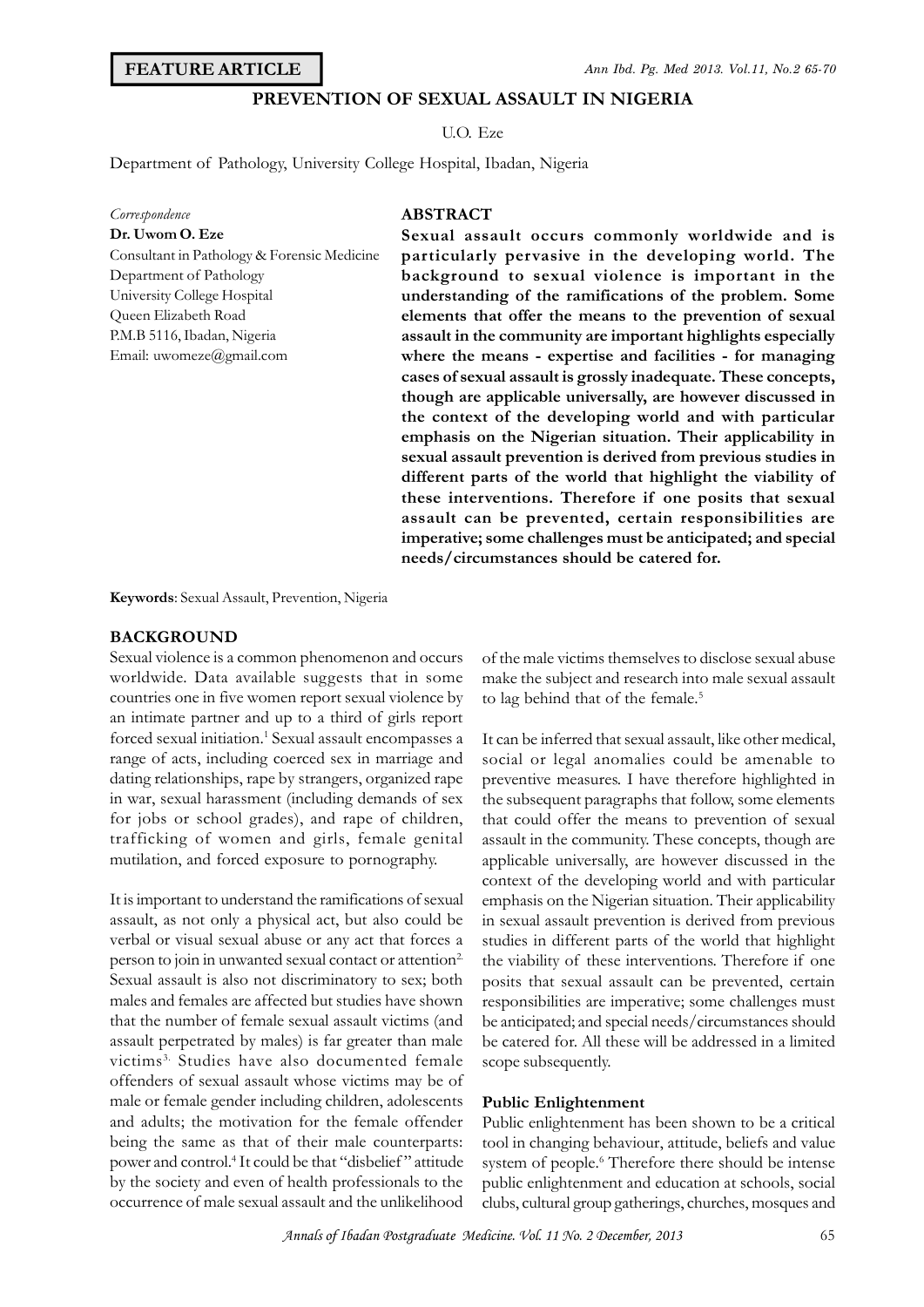through the media, to first of all, demystify the myths about sexual assault. These myths inform the way many people think about sexual assault, and because they are in the background unconsciously influencing people's thoughts, the false assumptions may be seen as being true. For example, when we read in the newspaper that a young girl has been raped, perhaps near a nightclub, we often instinctively search for a cause other than the real one (that she was raped because a man with the power to do so decided to introduced by the Federal Government of Nigeria rape her). Perhaps we proffer the reason for the rape as tied to the place she was raped, or the time of the day, or the clothes she was wearing, or the fact that she was alone. This way of thinking deflects blame from where it rightly belongs with the perpetrator of the crime. Details of these myths are the subject of a well researched publication.<sup>7, 8</sup> It is this kind of community disposition and ignorance that detracts from tackling the real cause of sexual assault, without which preventive efforts will be futile.

To champion the public enlightenment crusade, the Civil Society Organizations (CSOs) and the media occupy a major role in this respect. Recently in Nigeria, the president of *African Civil Society against Rape*, a Civil Society Organization, called upon Nigerians during a media parley, to join forces with the CSOs in order to heighten public enlightenment in the fight against rape and sexual violence in the country.<sup>9</sup> The role of the ecently in Nigeria, classroom, are<br>gainst Rape, a Civil by their parentigerians during a vulnerable to s<br>CSOs in order to women traffic<br>fight against rape assault and exp<br>The role of the equal opport<br>evant bills at the pro CSOs would include sponsoring relevant bills at the national assembly that would toughen current legislature on sexual violence. This may include making rape, a capital offence with protracted prison terms as law, has the potential to take children off the street advocated by the African *Civil Society against Rape in Nigeria*. The whole idea is to make the prospect of sexual assault to a would-be perpetrator, as unattractive as possible. The myriads of physical and psychosocial capital offence with protracted prison terms as law, hadvocated by the African *Civil Society against Rape in* and *Nigeria*. The whole idea is to make the prospect of respositional assault to a would-be perpetrator, as un in particular and the society in general, would justify any tough legislative measures to curb this monstrous abuse on the integrity of individuals and by extension the entire society.<sup>10</sup>

It is important the advocacy community in its attempt to provide victim safety and offender accountability, and more importantly in prevention of sexual assault, should not isolate itself from other relevant stakeholders but rather take into account the criminal justice and treatment efforts to also address sexual offending behaviour.<sup>11</sup> Furthermore a coalition of syn organizations, including women's groups, religious bodies, businesses , and trade unions that are speaking stakeholders but rather take into account the criminal<br>justice and treatment efforts to also address sexual The<br>offending behaviour.<sup>11</sup> Furthermore a coalition of syn<br>organizations, including women's groups, religious jus justice and treatment efforts to also address sexual This a<br>offending behaviour.<sup>11</sup> Furthermore a coalition of synchr<br>organizations, including women's groups, religious justice<br>bodies, businesses, and trade unions that ar Africa which commemorated an *International Day Against Violence Against Women*, could be replicated in

every community with active support of the news media<sup>12</sup>. These enlightenment programmes paid off for the intended goals in the affected community in the past, and optimism in this important tool for public change cannot be misplaced if applied persistently in sexual assault prevention.

# **Education**

The Universal Basic Education (UBE) recently change cannot be misplaced it applied persistently in<br>sexual assault prevention.<br>**Education**<br>The Universal Basic Education (UBE) recently<br>introduced by the Federal Government of Nigeria<br>through an enabling federal law was through an enabling federal law was meant to make education compulsory and free for all children up to the junior secondary school level.<sup>13</sup> It has been shown that education of children, especially the girl child, goes a long way in boosting the socio-economic and sociocultural status of women in the society.<sup>14</sup> This in the run long will inherently empower women who are often disadvantaged by the undue attention paid to the education of male children over their female counterparts especially in the developing world. This imbalance, coupled with poverty and ignorance, has lead to persistent practice in certain parts of Nigeria where children and teenagers, instead of being in the classroom, are used for street hawking of petty wares by their parents or "care givers", thus making them vulnerable to sexual exploitation and abuse. Child and women trafficking with the attendant risk of sexual assault and exploitation would be greatly curtailed if equal opportunity and free formal education is provided for all children.<sup>15, 16</sup>

The UBE as introduced in Nigeria with the enabling assault and exploitation would be greatly curtailed it<br>equal opportunity and free formal education is<br>provided for all children.<sup>15, 16</sup><br>The UBE as introduced in Nigeria with the enabling<br>law, has the potential to take chi and at least obviate the poverty reason, usually responsible for non-enrolment in school and may also mitigate other religious and cultural reasons adduced for not sending, especially, the girl-child to school. The law has mandated that all Nigerian children must be enrolled in schools and failure to do so, parents or guardians would be prosecuted. Sexual assault prevention requires a solid foundation and one of the pillars would be addressing the gross inequality against the girl child in the educational system.<sup>17</sup>

# **Institutional Framework**

Prevention of sexual assault will remain a mirage until society puts in place institutional framework to deal comprehensively with actual cases of sexual assault. This approach involves functional, skilled, and synchronized services and also includes the criminal justice system, the police, social services, and sexual assault services. Encouraging victims/survivors of sexual assault to break their silence by making freely available such services, which should be community based, and the successful prosecution of perpetrators,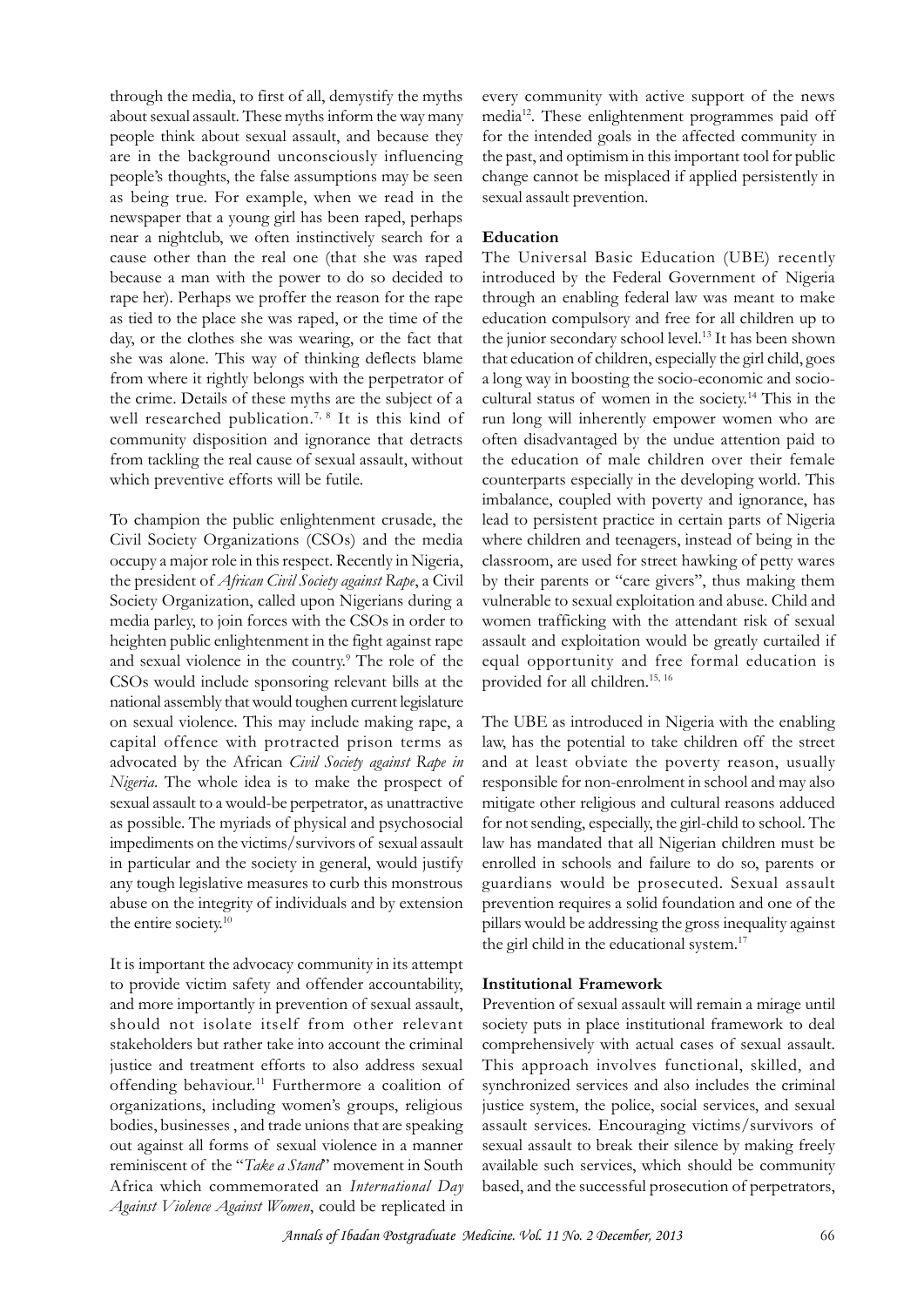will serve as a deterrent and hopefully prevent the next person from falling victim.

Scott and colleagues, in their work, acknowledged the potency of these synchronized activities thus: "*through speaking out, sexual assault victims risked breaking the silence around sexual assault and in this way gained a voice. Due to the strength and courage of these women, we are witnessing the* **Scott and colleagues, in their work, acknowledged the**<br>
potency of these synchronized activities thus: "*through*<br> *speaking out, sexual assault victims risked breaking the silence*<br> *he around sexual assault and in this victims, increasing understanding of the crime of sexual assault and, perhaps, increasing understanding of the crime of sexual assault victims, increasing understanding of the crime of sexual assault and, perhaps, the beginning of a change in society's attitude."<sup>18</sup> Emphasis on Prima* 

This modality stems from the summary of findings of progress and challenges in creating safe and healthy environment for Victorian women in a study of community attitudes to violence against women.<sup>19</sup> The document highlights different strategic levels that apply in the prevention of violence against women. Adapting these provisions specifically for sexual assault and emphasizing on primary prevention (i.e. preventing sexual assault before it occurs), which should be the ultimate goal of any sexual assault prevention programme, may entail the following levels, either alone or in combination depending on the affected population:

**•** Primary Prevention

These strategies seek to prevent sexual assault before it occurs by changing environments so that they are safer for women (a simple measure like well lit walk ways could make a lot of difference, even though there are more factors to sexual assault than just dark places), building the skills and knowledge of individuals or changing behaviour. Primary prevention addresses its underlying causes (such as gender inequality and poverty), and are effective prevention strategies.<sup>19-21</sup>

### **•** Early Intervention

Early intervention is targeted to individuals and groups who exhibit early signs of violent behaviour or being In some parts of the world women's self-defence subject to violence. These strategies aim to change behaviours or increase the skills of individuals and groups. This in my opinion may involve, for example, some reorientation, especially for "boys" that what is rather "cool", a contemporary word for what is acceptable, especially among the youth, is having respect for the opposite or same sex, obtaining appropriate consent for sex, and accepting "NO" as meaning "NO".

### Intervention

occurred and aim to deal with the violence, prevent its consequences and ensure that violence does not occur again or escalate.<sup>19-21</sup>

A comprehensive protocol thus could be developed for the overall management of sexual assault and this would outline primary, secondary and tertiary levels of prevention that commences from a universal personal education and assistance for new parents to help ensure a positive relationship with the child and with access to continuing assistance where needed into the preschool years; and a formal link to the education service on entering school to a tertiary level of prevention predicated on a community-based, court ordered specific treatment programmes with specialists trained in this field to assist offenders to take responsibility for and control their behaviour. Data from the US that evaluated the effect of this kind of comprehensive approach suggests a true decline in the incidence of child sexual abuse over the last decade, and is evidence that, in part at least, child sexual abuse may be preventable.<sup>22</sup>

As parents help to prevent sexual abuse of minors through open discussions of normal sexual development with their children, the paediatrician or other specialist children workers are in an ideal position to both aid parents in these discussions and to incorporate sexual development and abuse prevention into routine anticipatory guidance.<sup>23</sup>

Some workers have also focused on perpetrator prevention, i.e. stopping the development of sexually abusive behaviour. This entails incorporation of perpetrator prevention into an ecological approach to the prevention of sexual assault and involves the exploration of three of the risk factors linked with sexually abusive behaviour: gender inequality, the negative effects on children and young men of media exposure to sexual violence, and the increased risk of sexually abusive behaviour by males with a history of childhood sexual abuse.<sup>24, 25</sup> exposure to sexual violence, and the increased risk of<br>sexually abusive behaviour by males with a history of<br>childhood sexual abuse.<sup>24, 25</sup><br>**Pre-assault Self-Defence/Assertiveness Training**<br>In some parts of the world wome

### **Pre-assault Self-Defence/Assertiveness Training**

courses, usually organized by institutional Sexual Assault Prevention and Response (SAPR) programme do in fact exist.<sup>26</sup>

These strategies are implemented after violence has possessing self defence skills. To this end therefore This is a rather bold attempt to correct the traditional role ideology especially in the more prevalent sexual assault against women, where a societal expectation about sexual assault exists that men will be aggressive and women will be passive. However it is equally important to avoid any negative effects of self blame in the unfortunate event of a sexual assault despite assault against women, where a societal expectation<br>about sexual assault exists that men will be aggressive<br>and women will be passive. However it is equally<br>important to avoid any negative effects of self blame<br>in the unfo such defence courses should also emphasize that responsibility for assault always lies with the offenders and that women or victims are not responsible for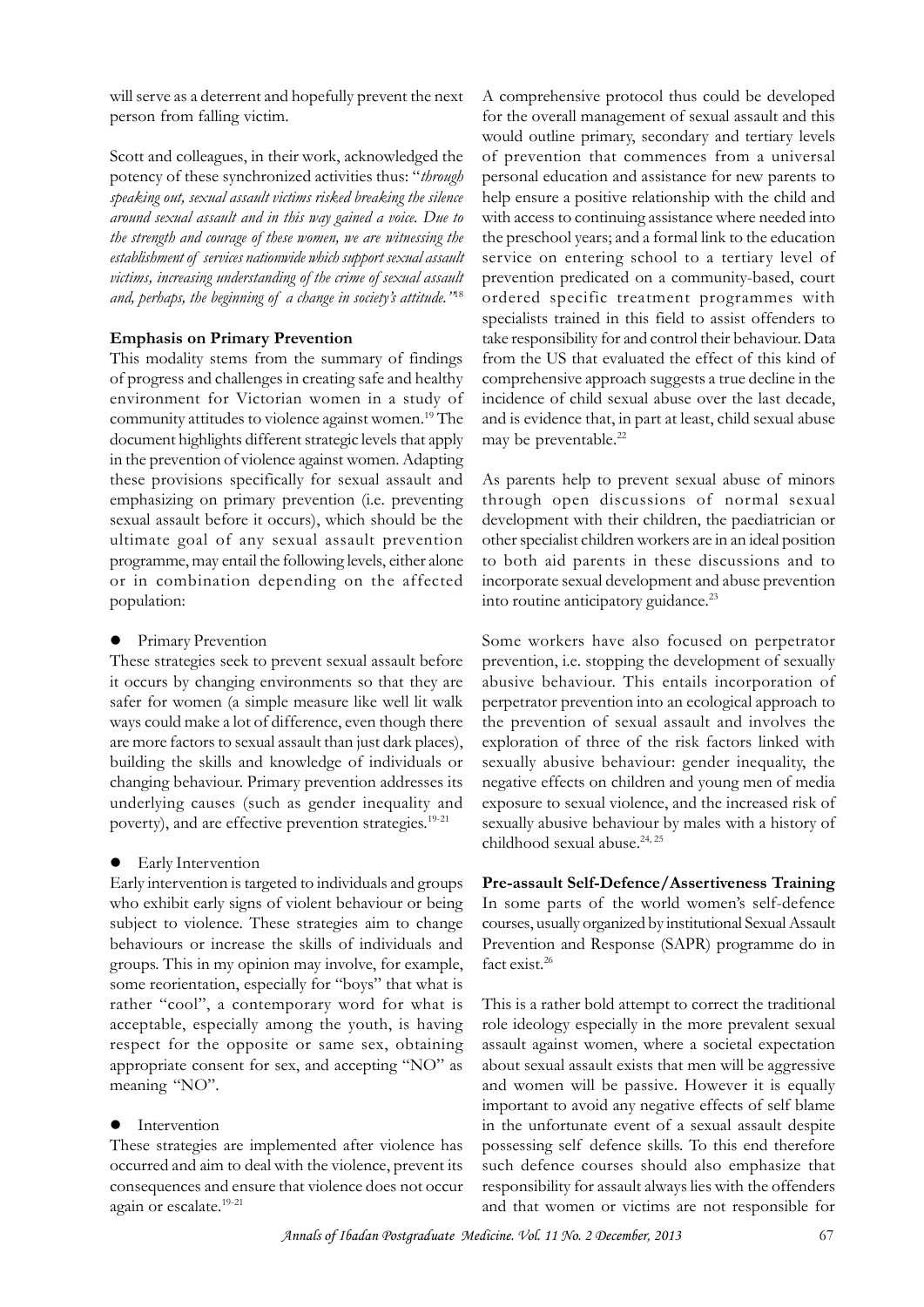defending themselves from an attack<sup>27</sup>. Historically, women have been judged to have been raped or assaulted only if they mounted a "forceful resistance", the assumption being that if a woman did not resist with all her strength that the sex must have been consensual.<sup>28</sup> Notwithstanding all the potential pitfalls of this approach to sexual assault prevention, the positive angle may be that such programmes encourage women to feel more physically powerful and able to disarm rapists. This approach however reflects the early stage of awareness about sexual abuse and is primarily a strategy to encourage women's safety in public not in private where most sexual violence occurs usually perpetrated by someone known to the victim. As already highlighted, it is a confrontational approach with inherent merits and demerits.<sup>29</sup>

## **Recognizing Vulnerable Groups**

Sexual abuse of people with mental retardation is widespread with one study finding up to 80% of women with mild mental retardation having experienced sexual abuse, at least once.<sup>30</sup> It has also been suggested that deficits in judgment and social skills may result in an increased vulnerability to sexual abuse in this group of people. Additional factors may include deficits in communication, an inability to seek help or report abuse, lack of knowledge on how to defend against abuse, and lack of education regarding appropriate sexual behaviour. Often they are dependent on others in scenarios where compliance is typically encouraged and reinforced such as in institutions which 2. unfortunately might generalize to sexually abusive requests.<sup>31</sup>

Every responsible society must pay special attention 3. to the very vulnerable. Studies have shown that behavioural skills training programme resulted in the acquisition of sexual abuse prevention skills in these individuals<sup>31, 32</sup>. Eastgate, in her study on this subject, 4. concluded that women (and men) with intellectual disabilities need education to assist them to resist sexual abuse. In addition they may also need advocacy to ensure their environment (e.g. living situation, level of support) protects them from abuse as much as possible<sup>33</sup>. Such training programmes could be replicated in various communities taking into consideration their peculiar demographic and sociocultural factors. I have no doubt that such specialized efforts will yield much dividend in the prevention of sexual assaults among the very vulnerable groups. It cannot be overemphasized that children with mental retardation need special protection from their parents/ guardians/caregivers and the society at large.<sup>34</sup>

Young adolescents also constitute another vulnerable group deserving special attention.<sup>35</sup> The high rates of

sexual assault experienced by young people suggest there is an urgent need for preventive initiatives, which target young people population to be developed and to focus on adolescents using schools as prime sites of disseminating such prevention initiatives, with an increased emphasis on negotiating ethical and consensual relationships.<sup>36</sup>

## **Confronting the Challenges**

Sexual assault is preventable but it requires more than just a causal effort because of the complexity of its nature as alluded to in the foregoing discussion. It is important the developed societies maintain alertness and consolidate on preventive measures in place whilst the developing world could learn from the successes and failures of preventive measures that have been implemented in certain places. A global collaboration is a critical requirement so as to create a hostile environment for sexual assault perpetrators in all climes. To this end, a purpose driven framework developed in Australia is worth considering in confronting the challenges of sexual assault prevention<sup>37</sup>. This framework is amenable to modification in order to fit into peculiar social, cultural, and religious contexts that exist in different places. The principles reflect the magnitude of the challenge in issues of sexual assault prevention, and also highlight the level of commitment and leadership required thus:

- Responsibility for the eradication of sexual assault rests with the whole community.
- Prevention begins with addressing the cultural values and norms that support and tolerate sexual assault. This is a long-term undertaking requiring sustained leadership and effort.
- Any ongoing development of an evidence based modality should be anchored in the context of each environment as this is fundamental to sexual assault prevention.
- No single agency of government can address sexual assault prevention alone. Portfolios across all levels of government, including education, health, justice, and crime prevention, as well as the non-government sector and community stakeholders, each have a significant contribution to make.
- 5. The generation and dissemination of research, practice and policy information to all stakeholders is central to sexual assault prevention.

Challenges that will be encountered in addressing the issue of sexual assault only reflect the complexity of the behaviours to be addressed in eliminating sexual violence. Although sexual violence is primarily instigated by males, it is the whole community that allows for the acceptance, maintenance, and reinforcement of such behaviour.<sup>38, 39</sup> Therefore the target is not only individual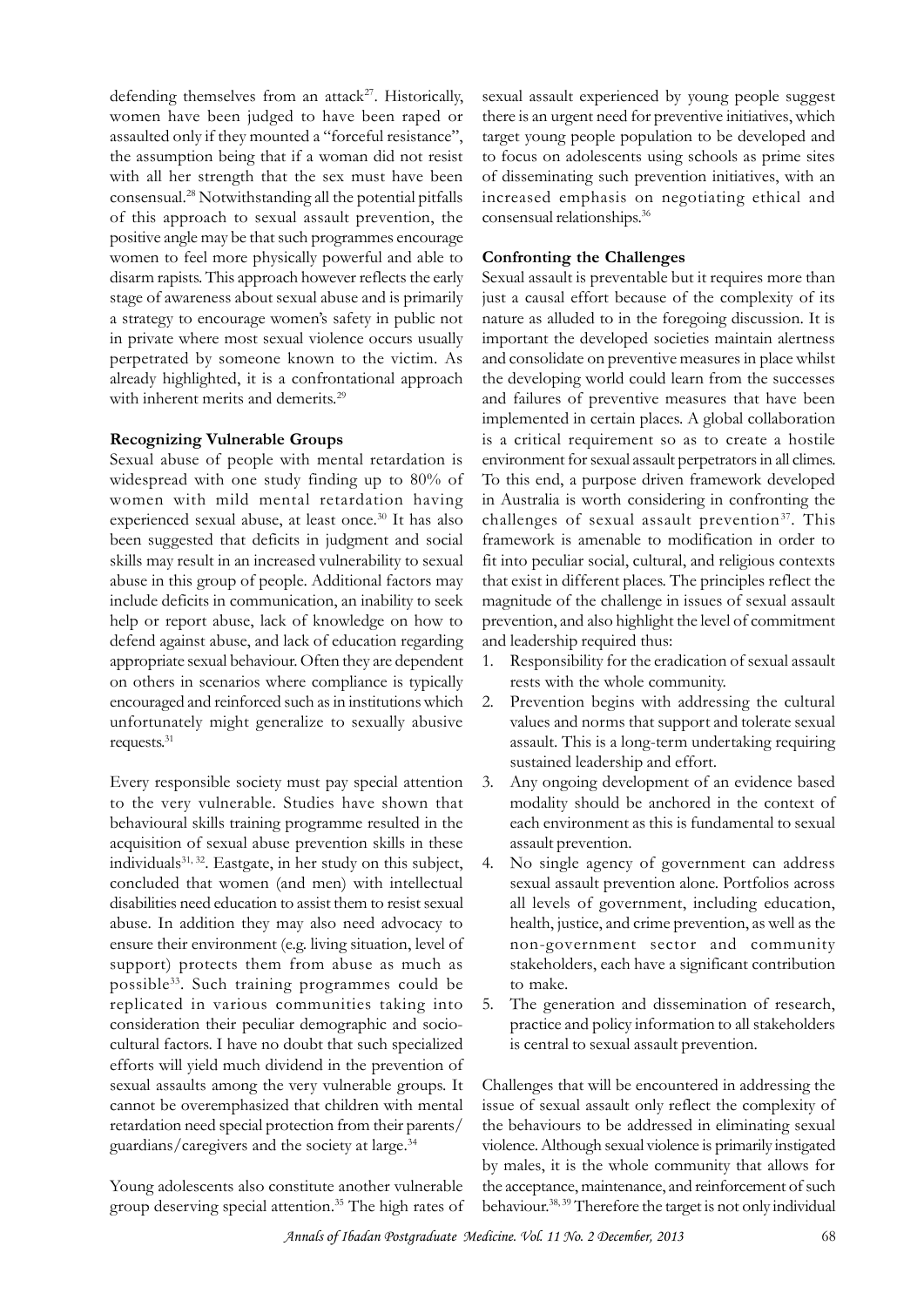behavioural change, but also a community-level shift in the values and norms (such as bride price and other cultural practices that tend to portray women as objects 6. for possession) that support sexual assault, hence the inherent challenges/difficulties that are inevitable in this task.

# **CONCLUSION**

It is my belief that sexual assault can be prevented but apparently there is urgent need for a paradigm shift from the radical feminists' movement of the 1970s to expanded prevention efforts which recognize differences based on culture, sexuality, ability and age and gender.<sup>37</sup> It also involves recognizing that although some men (and relatively few women) are clearly part of "the problem" and others are clearly already part of the solution, a great number of men and women fall somewhere in the middle. This bulk of people in the middle, especially the male gender, may be wellmeaning men who are looking for opportunities and direction about what steps they can take in preventing sexual assault. It is therefore time for an all inclusive fight against sexual assault; a fight which should be devoid of sexist bias for greater efficacy; and a fight which indeed is attainable.<sup>39-42</sup>

It may be appropriate at this juncture to surmise with tight against sexual assault; a fight which should be<br>devoid of sexist bias for greater efficacy; and a fight<br>which indeed is attainable.<sup>39-42</sup><br>12. I<br>It may be appropriate at this juncture to surmise with<br>a few lines fro devoid of sexist bias for greater efficacy; and a fight in the which indeed is attainable.<sup>39-42</sup> 11<br>12. **Ra**<br>It may be appropriate at this juncture to surmise with The a few lines from Dr Moira Carmody of the University 1 *New Approaches to Sexual Assault Prevention*. In my opinion the following statement encapsulates the point being made for sexual assault prevention: "*It may be the University* 13<br> *to Western Sydney during her key note address on<br>
<i>New Approaches to Sexual Assault Prevention*. In my<br>
opinion the following statement encapsulates the point<br>
14<br>
being made for sexual assault preven *resistance to this to widen the conversation to consider all forms of violence…However if we continue to essentialise masculinity and femininity and avoid the complexity of sexual relations and sexual violence, we leave little hope for primary prevention becoming a reality instead of a dream*".<sup>29</sup>

# **REFERENCES**

- 1. **Olle L.** Medical Responses to Adults who have experienced Sexual Assault. Royal Australian and New Zealand College of Obstetrics and Gynecology; 2004 **OIIE L.** Medical Responses to Adults who have 16. Child<br>experienced Sexual Assault. Royal Australian and http:<br>New Zealand College of Obstetrics and 1939.<br>Gynecology; 2004 17. Girls'<br>Sexual Assault. A publication of Natio
- 2. Sexual Assault. A publication of National experienced Sexual Assault. Royal Australian and<br>
New Zealand College of Obstetrics and<br>
Gynecology; 2004<br>
Sexual Assault. A publication of National<br>
Women's Health Information Center of the U.S.<br>
Department of Health and Office on Women's Health and accessed via http:/ /forwoman.gov/faq/sexualassault.htm
- 3. **Isely PJ,** Gehrenbeck-Shim D. Sexual assault of men in the community. J Comm. Psych. 1997; 25 (2): 159-166. Office on Women's Health and accessed via http:/<br>
1. Silence:<br>
1. Forwoman.gov/faq/sexualassault.htm<br>
3. **Isely PJ,** Gehrenbeck-Shim D. Sexual assault of CASA F<br>
1. Two Ste<br>
2.: 159-166.<br>
4. **Holmes WC,** Slap GB. Sexual ab
- Definition, prevalence, correlate, sequelae, and management. JAMA. 1998; 280 (21): 1855-62.
- **5. Bell K.** Female offenders of sexual assault. J<br>Emerg Nurs. 1999; 25: 241-243.17(1): 69-8 Emerg Nurs. 1999; 25: 241-243.17(1): 69-8
- 6. **Nwosu IE.** Mobilizing people's support for development: an analysis of public enlightenment campaigns in Africa. Africa Media Review. 1986; 1 (1): 48-65.
- 7. **MacDonald H.** Sexual Assault: A resource book for students. Melbourne. Vanderstadt Printers. 1993.
- 8. **Ojo M.** Olufemi D: Assessment of the Acceptance of Rape Myths among Nigerian University Students: Crawford University in Nigeria under Survey. PSBR 2013, 1(4): 98-104.
- 9. Nigerians urged to fight against rape. New Nigerian Newspaper; June 2nd, 2008. Accessed via www.newnigeriannews.com/health\_ medicine.htm
- 10. **Leserman J.** Sexual abuse history: prevalence, health effects, mediators, and psychological treatment. Psychosom Med. 2005; 67: 906-915.
- 11. **D'Amora DA,** Burns-Smith G. Partnering in response to sexual violence: How offender treatment and victim advocacy can work together in response to sexual violence. Sexual Abuse. 1999; 11 (4): 293-304
- 12. **Ramsay S.** Breaking the silence surrounding rape. The Lancet. 1999; 354: 2018.
- 13. **Aluede ROA.** Universal Basic Education in Nigeria: matters arising. J Hum. Ecol. 2006; 20 (2): 97-101.
- 14. Girls' and Women's Education initiative. World Education publication accessed via http:// www.worlded.org/WEIInternet/projects/ ListProjects.cfm?Select=Topic&ID=16&S howProjects=No&gclid=CKPV45fM\_JUCFRsawodWHOpFQ
- 15. Trafficking in women and children. UNICEF Gender fact sheet No. 2. Accessed via www.unifem-eseasia.org/resources/factsheets/ UNIFEMSheet2.pdf
- 16. Child trafficking. UNICEF Nigeria. Accessed via http://www.unicef.org/nigeria/children\_ 1939.html
- 17. Girls' Education in Nigeria. UNICEF. Accessed via www.bellevuecollege.edu/liberalarts/sir / images/Nigeriafinal.pdf
- 18. **Scott D,** Walker L, Gilmore K. Breaking the Silence: A guide to supporting Adult Victim/ Girls' Education in Nigeria. UNICEF. Accessed<br>via www.bellevuecollege.edu/liberalarts/sir /<br>images/Nigeriafinal.pdf<br>**Scott D,** Walker L, Gilmore K. Breaking the<br>Silence: A guide to supporting Adult Victim/<br>Survivors of Sex CASA House; 1995.
- 19. Two Steps forward, one step back. Community attitudes to violence against women: progress and challenges in creating safe and healthy environments for Victorian women. A publication CASA House; 1995.<br>Two Steps forward, one step back. Community<br>attitudes to violence against women: progress and<br>challenges in creating safe and healthy<br>environments for Victorian women. A publication<br>of the Victorian Healt 2006.